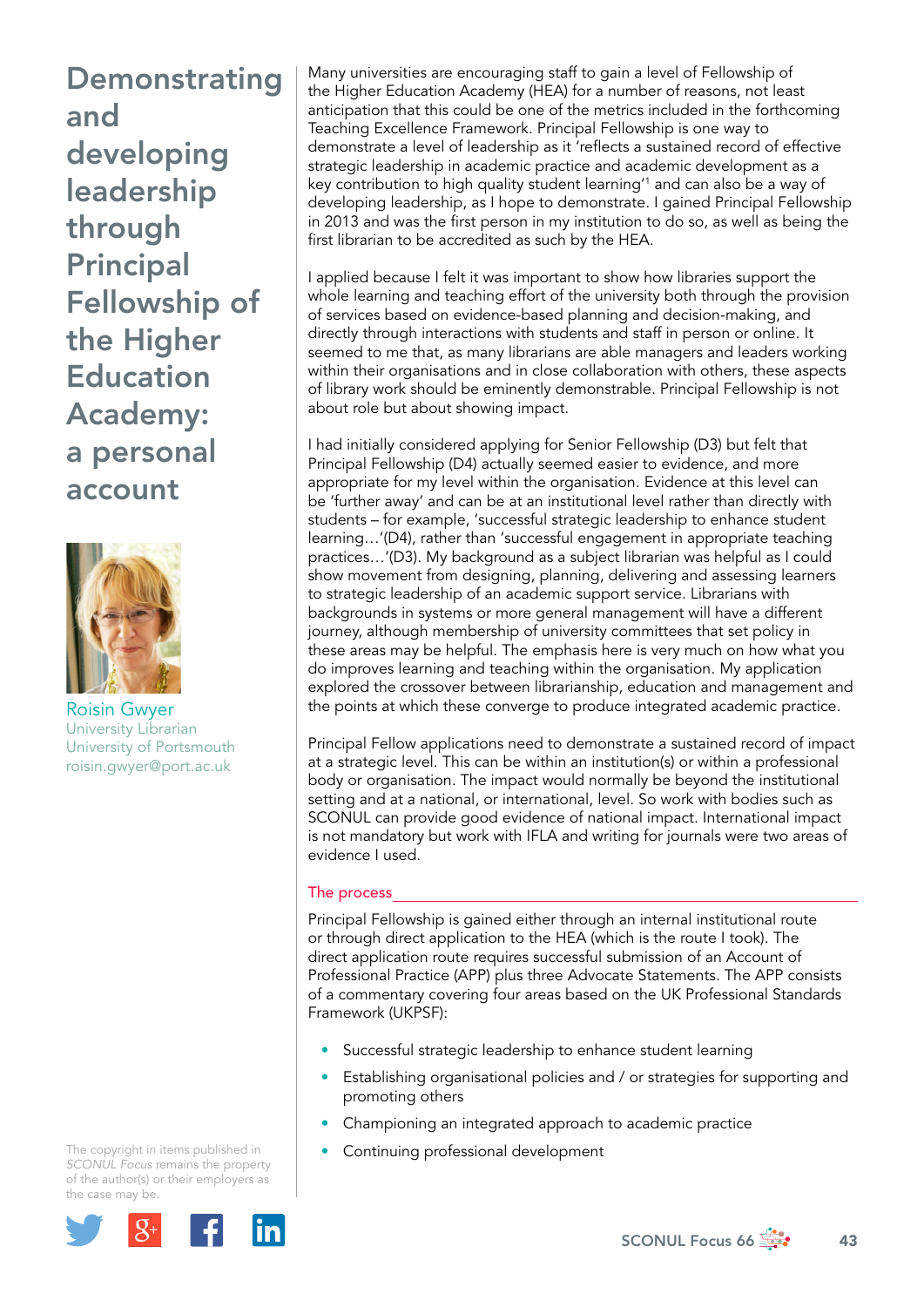**Demonstrating** and developing leadership through Principal Fellowship of the Higher Education Academy: a personal account

This is backed up by evidence in the form of a Record of Educational Impact (REI), which is a description of different areas of engagement, and three Advocate Statements. Unlike the CILIP Fellowship process, which required a substantial amount of evidence and a short, reflective commentary, this takes the opposite approach as the main focus is the extended (5000–7000 words) APP.

It was important to remind myself that I was writing for a non-librarian audience and to explain some of the terms used, such as information and digital literacy. The REI ideally covers a 5-year time-span, but the process is flexible enough that older activity can be included – particularly when you are showing a developmental progression in values and service.

## Developing leadership

Since gaining Principal Fellowship I have become more involved in our internal APEX programme. APEX (Academic Professional Excellence Framework) provides internal pathways to professional recognition, which are accredited by the HEA. On successful completion, staff have both a University of Portsmouth APEX Fellowship and the nationally recognised Fellowship of the HEA. My role within APEX is as an assessor and a representative of professional services on the validation panel. I have also helped deliver sessions for aspiring Senior and Principal Fellows, sharing my experience of the process. Externally I have written Advocate Statements for other librarians and helped deliver a SCONUL Fellowship Workshop.

On a personal level, although it was difficult to find time to manage the process, it gave me the space to think about my values, the values inherent in library services, how these are demonstrated and how all this integrates with the wider institution. As someone who has a predominantly activist learning style, I found this space for reflection very welcome.

Gaining Principal Fellowship demonstrates to the institution that the library service is an integral part of the learning and teaching function, as it demonstrates how what we do enhances student learning. Although many teaching colleagues do recognise this, it can be helpful to remind senior managers. At a time when a number of library services are being managed by a Chief Operating Officer or similar, there is a danger that we are seen as part of the infrastructure rather than part of the learning process.

Principal Fellowship also shows a level of engagement as it is aimed at staff with responsibility for leadership at a senior level within and beyond the institution. At a time when libraries are often reporting at lower levels within organisations, it reminds senior management that the services we offer and our responsibilities are significant and that they are recognised by an independent, external higher education body. I had already gained CILIP Fellowship, but the significance of this is not always readily understood within the wider academy, whereas the HEA is familiar and well recognised.

Since becoming an assessor for our in-house accreditation programme, I have found that my knowledge about the wider organisation and some of the excellent practices taking place has increased. Synergies can arise between librarians and other learning support staff, as well as faculty-based academic staff. As the spokesperson for the non-faculty staff, I afford the library an input to the process on behalf of the relatively small cohort of professional services staff who deliver teaching.

Finally, the library has a good record of encouraging and providing development opportunities for staff. Gaining Principal Fellowship, and encouraging others to gain Fellowship, further demonstrates our commitment to our staff. Fellowship accreditation provides a role model to library staff and

The copyright in items published in *SCONUL Focus* remains the property of the author(s) or their employers as the case may be.



SCONUL Focus 66  $\frac{4}{300}$  44